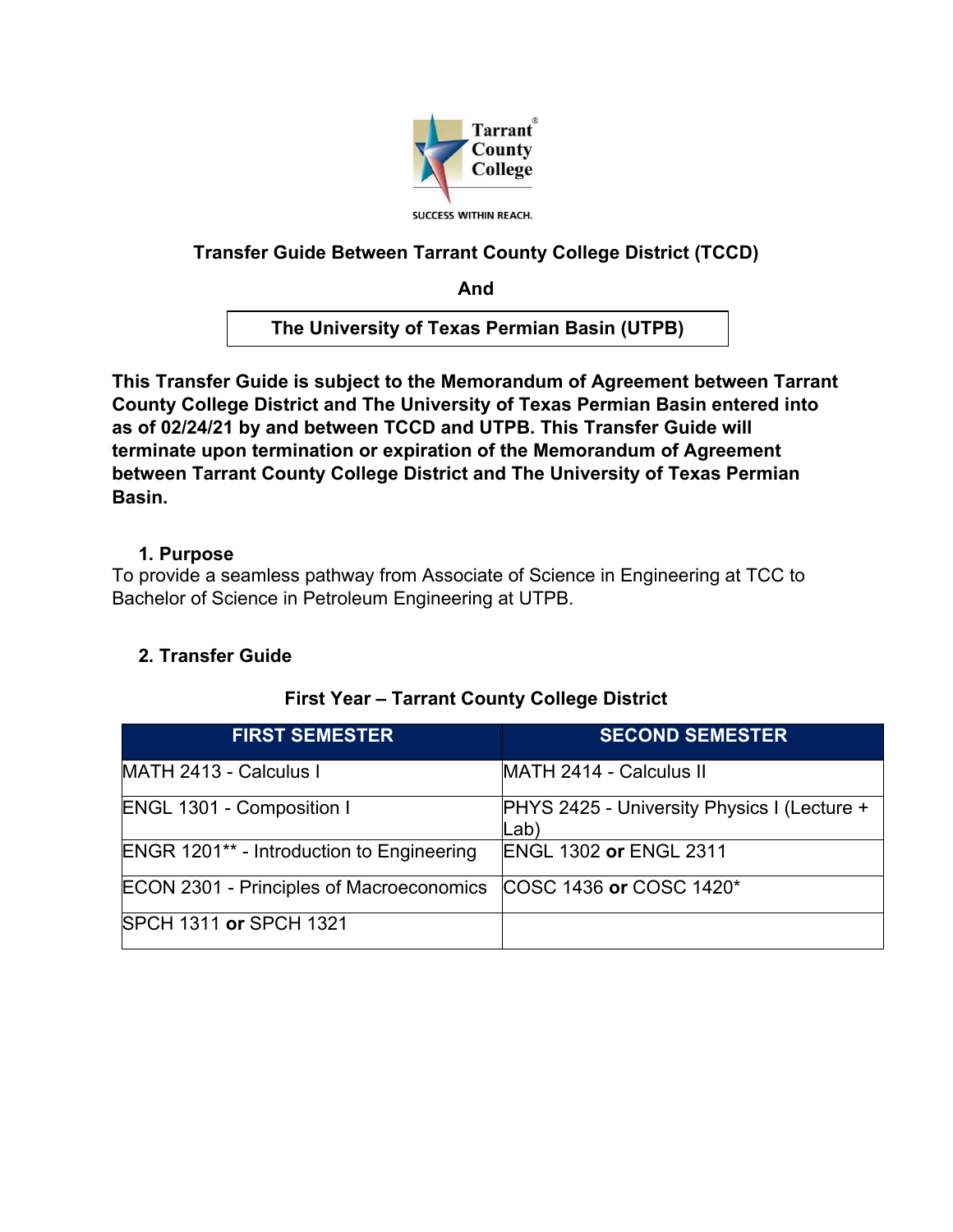# **Second Year – Tarrant County College District**

| <b>FIRST SEMESTER</b>                  | <b>SECOND SEMESTER</b>                     |
|----------------------------------------|--------------------------------------------|
| MATH 2415 Calculus III                 | CHEM 1411 General Chemistry I              |
| <b>PHYS 2426 University Physics II</b> | HIST 1302 US History II                    |
| <b>IGOVT 2305 Federal Government</b>   | <b>IGOVT 2306 State and Local Politics</b> |
| HIST 1301 - US History I               | <b>ENGR 2302 Engineering Dynamics</b>      |
| MATH 2320 Differential Equations       | GEOL 1403*** Physical Geology              |
|                                        |                                            |

# **Third Year – The University of Texas Permian Basin**

| <b>FIRST SEMESTER</b>                                                  | <b>SECOND SEMESTER</b>                     |
|------------------------------------------------------------------------|--------------------------------------------|
| <b>PENG 2101 Fundamentals of Pet Engineering PENG 3305 Well Design</b> |                                            |
| <b>PENG 3302 Reservoir Rocks &amp; Fluids</b>                          | <b>PENG 4301 Production Engineering</b>    |
| <b>ENGR 3332 Mechanics of Materials</b>                                | <b>PENG 3354 Petroleum Fluid Mechanics</b> |
| PENG 3304/3104 Reservoir Engineering                                   | <b>PENG 3307 Formation Evaluation</b>      |
| PENG 3301/3101 Drilling Engineering                                    | MATH 3301 Introduction to Probability I    |
| Creative Arts Option (3 hrs)                                           | Language/Culture/Philosophy Option (3 hrs) |

# **Fourth Year – The University of Texas Permian Basin**

| <b>FIRST SEMESTER</b>                     | <b>SECOND SEMESTER</b>                       |
|-------------------------------------------|----------------------------------------------|
| PENG 4302 Well Testing                    | <b>PENG 4303 Reservoir Description</b>       |
| PENG 4305 Reservoir Engineering II        | <b>PENG 3375 Petroleum Fluids and Thermo</b> |
| <b>PENG 4309 Petroleum Data Analytics</b> | PENG 3326 Pet. Res. Econ. & Val.             |
| <b>PENG 4XXX level Elective</b>           | GEOL 3212/3112 Sedimentary Rocks             |
| PENG 4410 Senior Design                   | <b>PENG 4XXX Elective</b>                    |

# **3. Transfer Guide Legend**

\* COSC 1420 is strongly recommended for Electrical Engineering majors.